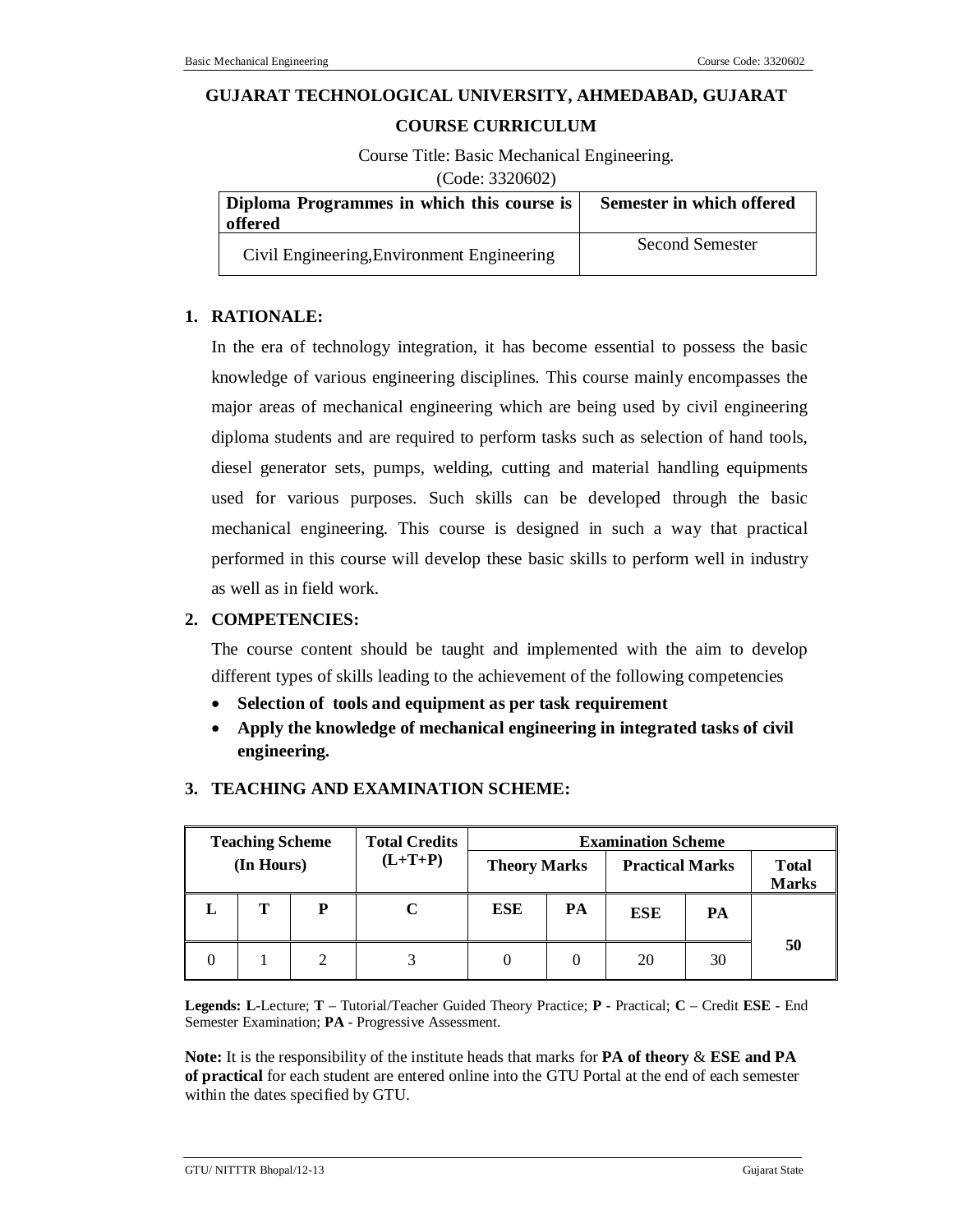# **4. DETAILED COURSE CONTENTS:**

| Unit                                                     | <b>Major Learning</b>                                                                         | <b>Topics and Sub-topics</b>                                                                                                                                                                                                                                                                                                                                                                                                                                                                                                                                                                                                                                                                                                                                      |  |  |
|----------------------------------------------------------|-----------------------------------------------------------------------------------------------|-------------------------------------------------------------------------------------------------------------------------------------------------------------------------------------------------------------------------------------------------------------------------------------------------------------------------------------------------------------------------------------------------------------------------------------------------------------------------------------------------------------------------------------------------------------------------------------------------------------------------------------------------------------------------------------------------------------------------------------------------------------------|--|--|
|                                                          | <b>Outcomes</b>                                                                               |                                                                                                                                                                                                                                                                                                                                                                                                                                                                                                                                                                                                                                                                                                                                                                   |  |  |
| Unit $-I$<br><b>Introduction</b>                         | 1a. Identify mechanical<br>related basic<br>components and their<br>uses.                     | 1.1 Introduction of mechanical engineering.<br>1.2 Use of mechanical engineering :<br>i: In day to day life.<br>ii: Interdisciplinary use.                                                                                                                                                                                                                                                                                                                                                                                                                                                                                                                                                                                                                        |  |  |
|                                                          |                                                                                               | 1.3 Items in general use-identification criteria,<br>major types, specifications and uses : such as<br>bolts, nuts, washers, bearings, bushes, belts,<br>springs, levers, couplings, brakes, screws, rivets,<br>keys, o' rings, oil seals, gears, pulleys, shafts,<br>axles, etc.<br>1.4 Pipes and pipe fittings-Types, specifications and<br>uses of pipes and pipe fittings.<br>1.5 Hand and power tools:<br>Types, specifications and uses of spanners (such<br>$\mathbf{i}$ :<br>as fix, ring, box, pipe, allen, adjustable, etc.).<br>Types, specifications and uses of hand tools<br>$ii$ :<br>(such as pliers, screw drivers, saws, hammers,<br>chisels, cutters, planes, etc.).<br>Types, specifications and uses of power tools(drill,<br>chipper, etc.) |  |  |
| Unit-II<br>Power<br><b>Transmission</b><br>& Safety      | 2a. Describe the type of<br>power transmission<br>being used in<br>electrical engineering     | 2.1 Power transmission:<br>Importance.<br>i.<br>ii.<br>Modes (belt drives, rope drives, chain drives and<br>gear trains).<br>Types of belts.<br>iii.<br>Gear train-concept, transmission ratio.<br>iv.<br>Applications.<br>V.                                                                                                                                                                                                                                                                                                                                                                                                                                                                                                                                     |  |  |
|                                                          | 2b.Describe the different<br>types of couplings<br>used in electrical<br>equipment            | Types and applications of couplings in power<br>2.2<br>transmission.                                                                                                                                                                                                                                                                                                                                                                                                                                                                                                                                                                                                                                                                                              |  |  |
|                                                          | 2c. Follow general<br>safety norms<br>applicable to<br>mechanical<br>engineering<br>equipment | 2.3 Causes and remedies of general accidents in<br>power transmission.<br>2.4 Safety norms to be followed for preventing<br>accidents and damage in power transmission.<br>2.5 Safety norms to be followed in mechanical based<br>industries / shop floors.                                                                                                                                                                                                                                                                                                                                                                                                                                                                                                       |  |  |
| Unit $-$ III<br><b>Welding and</b><br><b>Gas Cutting</b> | 3a. Explain different<br>welding and gas<br>cutting operations.                               | 3.1 Welding and Gas Cutting<br>Types of welding<br>i.<br>ii.<br>Arc and gas welding equipment, accessories and<br>consumables.<br>Types of work carried out by welding and gas<br>iii.<br>cutting.                                                                                                                                                                                                                                                                                                                                                                                                                                                                                                                                                                |  |  |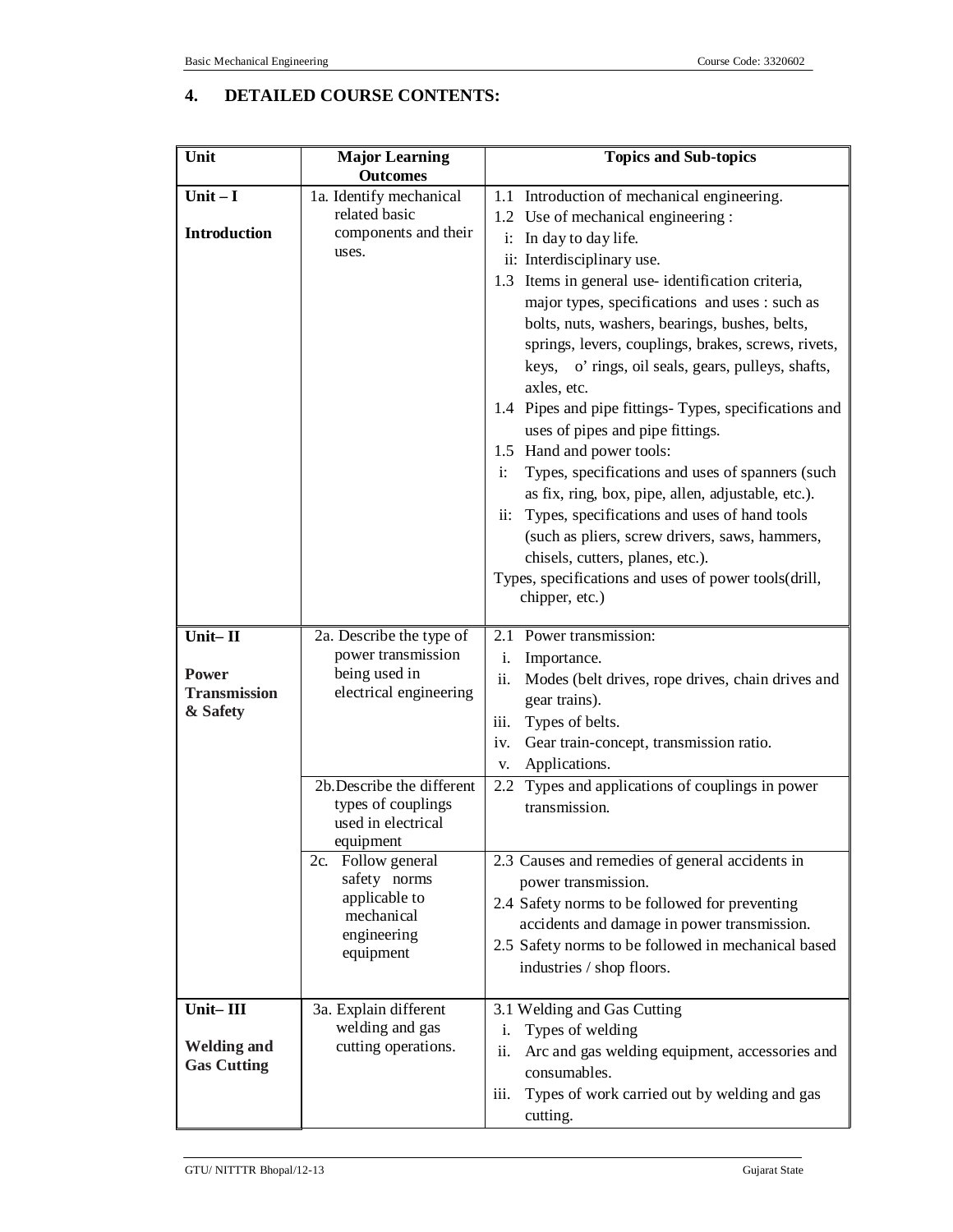| Unit                                                                               | <b>Major Learning</b>                                                                                      | <b>Topics and Sub-topics</b>                                                                                                                                                                                                                                                                          |
|------------------------------------------------------------------------------------|------------------------------------------------------------------------------------------------------------|-------------------------------------------------------------------------------------------------------------------------------------------------------------------------------------------------------------------------------------------------------------------------------------------------------|
|                                                                                    | <b>Outcomes</b>                                                                                            |                                                                                                                                                                                                                                                                                                       |
|                                                                                    | 3b. Make simple jobs by<br>using arc and gas<br>welding.                                                   | 3.2 Welding and Gas Cutting Process<br>Working setup of arc and gas welding.<br>i.<br>ii.<br>Precautions and safety during arc and gas<br>welding                                                                                                                                                     |
| Unit-IV<br><b>Internal</b><br><b>Combustion</b><br><b>Engines</b><br>(I.C.Engines) | 4a. Explain working of<br>internal combustion<br>engines.                                                  | 4.1 Internal combustion engines.<br>Meaning.<br>$\mathbf{i}$ :<br>ii: Classification.<br>4.2 Working of petrol engine, diesel engine and gas<br>engine.<br>4.3 Performance parameters.                                                                                                                |
|                                                                                    | 4b. Identify faults in a<br>given IC engine and<br>suggest remedies by<br>using trouble-shooting<br>charts | 4.4<br>4.5 Main parts and functions.<br>4.6 Applications.<br>Common troubles and remedies.                                                                                                                                                                                                            |
| Unit-V                                                                             | 5a. Explain different fluid<br>properties                                                                  | 5.1 Concept of theory of fluid flow.                                                                                                                                                                                                                                                                  |
| <b>Hydraulic</b> and<br><b>Pneumatic</b><br>devices                                | 5b. Describe construction,<br>working and<br>applications of<br>centrifugal and<br>reciprocating pumps     | 5.2 General properties of fluids.<br>5.3 Pump.<br>Working principle.<br>i.<br>ii.<br>Types.<br>iii.<br>Working of centrifugal and reciprocating pumps.<br>Performance parameters.<br>iv.<br>Main parts of pumps and their functions.<br>V.<br>Common troubles and remedies.<br>vi.                    |
|                                                                                    | 5c. Explain working and<br>applications of water<br>turbines and air<br>compressor                         | 5.4 Water turbines-working principle, types and<br>applications.<br>5.5 Common troubles and remedies of water turbine.<br>5.6 Air compressor.<br>Working principle.<br>1.<br>ii.<br>Types.<br>iii.<br>Performance parameters.<br>Applications.<br>iv.                                                 |
|                                                                                    | 5d. Describe working<br>and applications of<br>other pneumatic/<br>hydro-pneumatic<br>equipment            | 5.7 Other hydraulic/pneumatic/ hydro-pneumatic<br>equipments.<br>Principle of working-hydraulic lift, hydraulic<br>i.<br>pump, hydraulic power pack, hydraulic jack.<br>Applications of above equipments.<br>ii.                                                                                      |
| $Unit - VI$<br><b>Material</b><br><b>Handling</b>                                  | 6a. Select proper<br>material handling<br>equipment for a<br>given situation                               | 6.1 Need of material handling.<br>6.2 Types, principle of working and applications of<br>material handling equipments.<br>Hoisting equipments.<br>i.<br>ii.<br>Conveying equipments.<br>iii.<br>Surface & overhead equipments.<br>Earth moving machineries.<br>iv.<br>Construction machineries.<br>V. |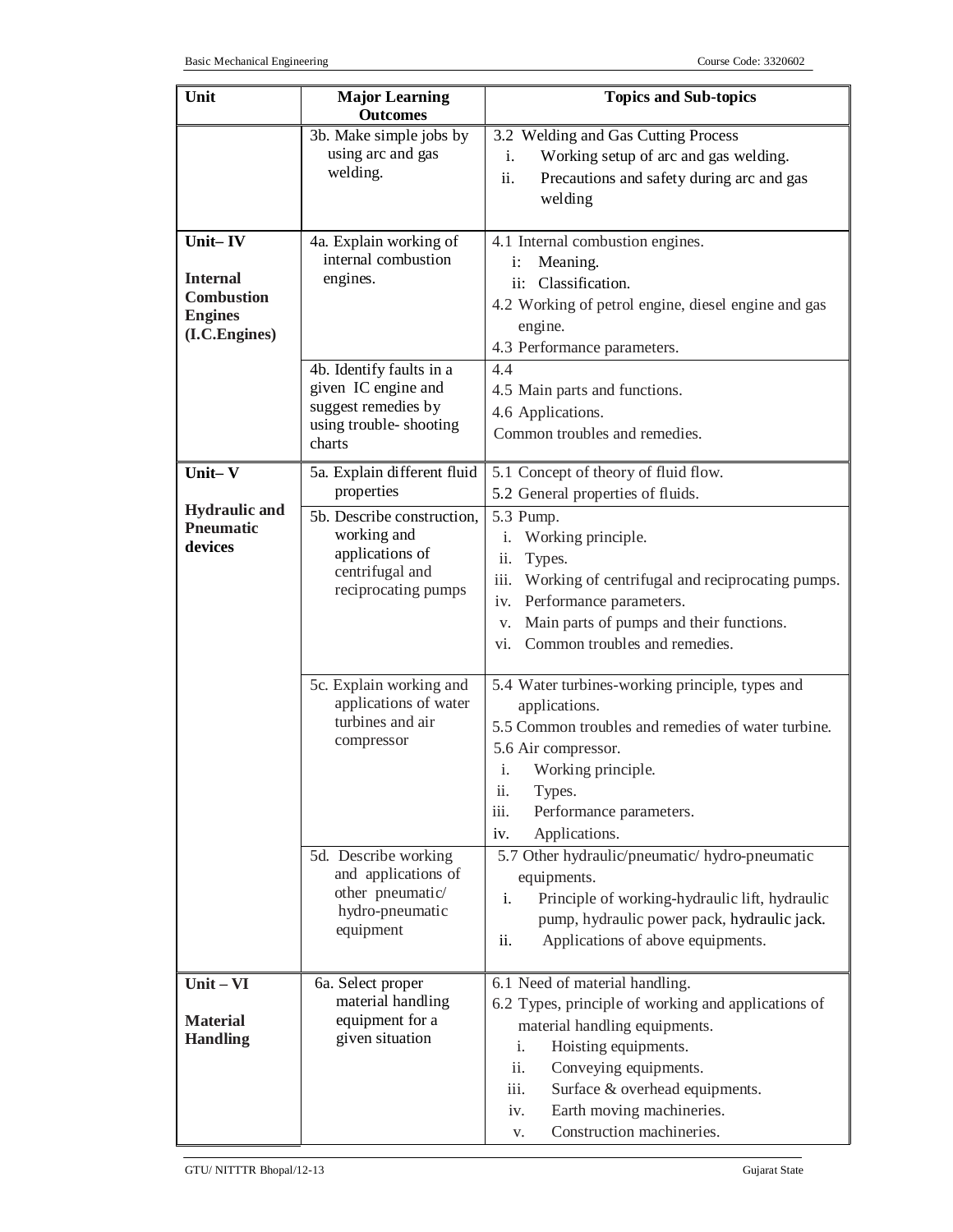| Unit | <b>Major Learning</b><br><b>Outcomes</b>                                                                                  | <b>Topics and Sub-topics</b>                                                                                                                                                                                               |
|------|---------------------------------------------------------------------------------------------------------------------------|----------------------------------------------------------------------------------------------------------------------------------------------------------------------------------------------------------------------------|
|      |                                                                                                                           | 6.3 Criteria for selection of material handling<br>equipments.<br>6.4 Factors affecting selection of material handling<br>equipments.<br>6.5 Selection of suitable material handling equipment<br>for the given situation. |
|      | 6b. Identify common<br>troubles/problems in<br>material handling<br>equipments and list<br>possible remedial<br>measures. | 6.6 Common troubles and remedies.                                                                                                                                                                                          |

# **5. SUGGESTED SPECIFICATION TABLE WITH HOURS & MARKS (THEORY):**

| Unit No. | <b>Unit Title</b>               | <b>TUTORIAL</b> | <b>Distribution of Theory</b><br><b>Marks</b> |               |   |              |
|----------|---------------------------------|-----------------|-----------------------------------------------|---------------|---|--------------|
|          |                                 | <b>HOURS</b>    | R<br>Level                                    | Level   Level | A | <b>Total</b> |
|          | Introduction                    |                 |                                               |               |   |              |
| П.       | Power Transmission & Safety     |                 |                                               |               |   |              |
| Ш.       | Welding and gas cutting         |                 | NOT APPLICABLE                                |               |   |              |
| IV.      | I.C. Engines                    |                 |                                               |               |   |              |
| V.       | Hydraulic and pneumatic devices | 3               |                                               |               |   |              |
| VI.      | Material handling               |                 |                                               |               |   |              |

**Legends:** R = Remember; U = Understand; A = Apply and above levels (Bloom's revised taxonomy)

**Note:** This specification table shall be treated as only general guideline for students and teachers. The actual distribution of marks in the question paper may vary from above table.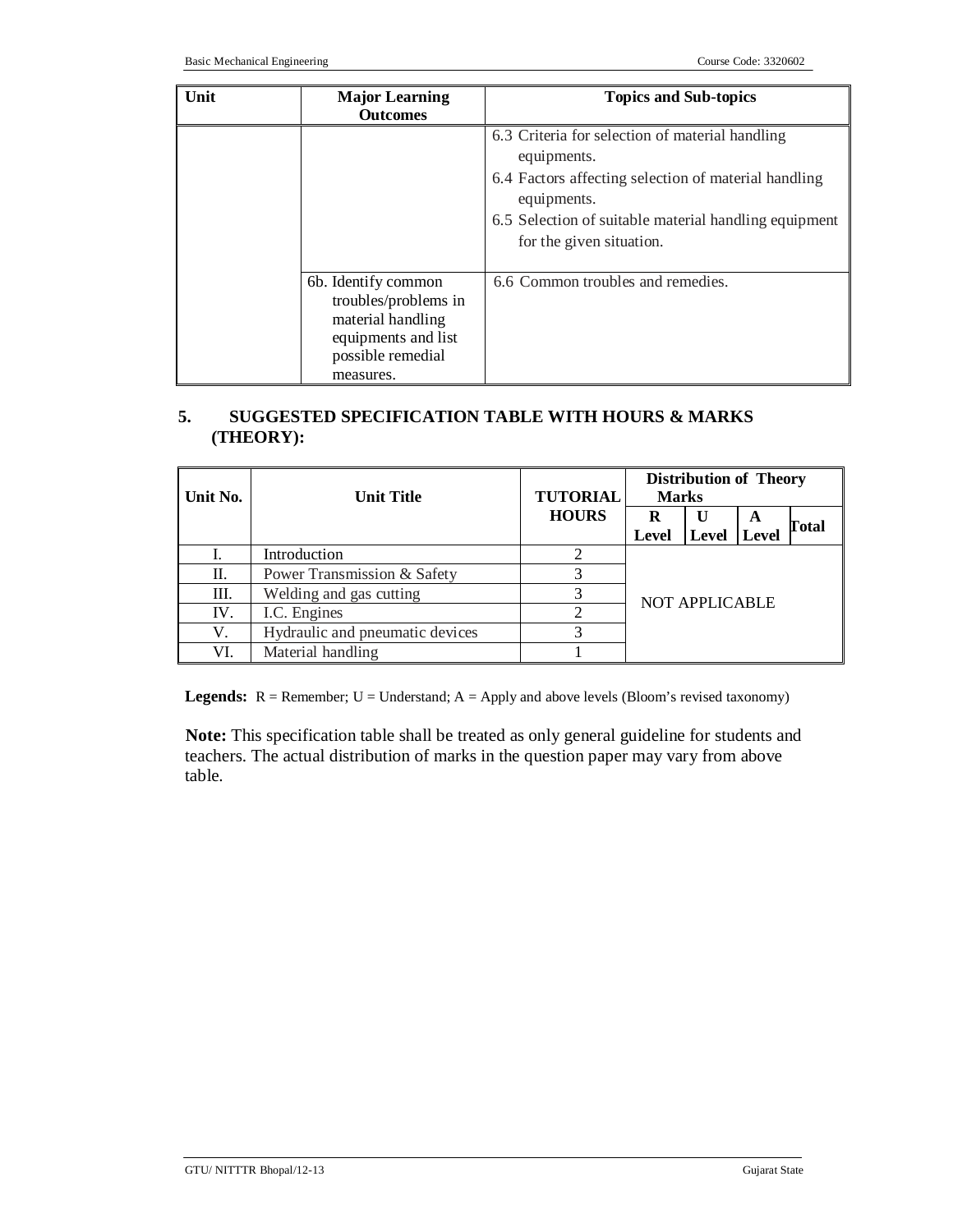## **6. SUGGESTED LIST OF EXERCISES / PRACTICALS**

The exercises /practical/experiments should be properly designed and implemented with an attempt to develop different types of skills leading to the achievement of the competencies. Following is the list of exercises/practical/experiments for guidance.

| S.<br>No.      | Unit<br>No. | <b>Tutorial</b><br><b>Practical Exercise</b>                                                                                                                                                                                                                                                                                                                                                                                                                                                                                                                                                                            |    | <b>Approx</b><br><b>Hours</b><br><b>Reqrd</b> |
|----------------|-------------|-------------------------------------------------------------------------------------------------------------------------------------------------------------------------------------------------------------------------------------------------------------------------------------------------------------------------------------------------------------------------------------------------------------------------------------------------------------------------------------------------------------------------------------------------------------------------------------------------------------------------|----|-----------------------------------------------|
| 1              | I           | a: Study various mechanical items, hand tools and power<br>tools listed in Unit 1. Note their specifications/<br>designations (as per BIS) and uses.<br>b: Identify use of each item demonstrated and will prepare<br>the report with sketch of each item along with<br>specifications/ designations (as per BIS) and uses.                                                                                                                                                                                                                                                                                             | 02 | 04                                            |
| $\mathfrak{2}$ | $\rm II$    | a: Study various power transmission methods including<br>points stated in Unit 2. Explain concept and calculation of<br>velocity/ transmission ratio for belt drives and gear trains.<br>b: Prepare the report including sketches of power<br>transmission systems studies with labeling of each part,<br>their specifications and functions.<br>c: Calculate the velocity ratio, diameters/number of tooth<br>based on data given. This has to be included in report<br>also.                                                                                                                                          | 03 | 06                                            |
| 3              | Ш           | a: Study arc and gas welding including points stated at unit<br>number 3.<br>b: Explain welding transformer settings for welding.<br>c: Explain pressure settings for gas cuttings.<br>d: Study use of welding and gas cutting consumables,<br>accessories and safety items.<br>e: Observe safety norms to be followed for welding and gas<br>cutting.<br>f: Prepare the report including :<br>i. Sketches for welding and gas cutting setups.<br>ii. Specifications, uses and sketches for welding<br>accessories, consumables and safety items.<br>g: Prepare one job using welding and one job using gas<br>cutting. | 03 | 06                                            |
| $\overline{4}$ | IV          | a: Identify parts and demonstrate strokes of petrol, diesel<br>and gas engines.<br>b: Explain classification of IC engine on models.<br>c: Determine the effect of variation of load on fuel-<br>consumption of an I.C. engine. Also locate the faults in a<br>given I.C. engine and suggest remedial measures.                                                                                                                                                                                                                                                                                                         | 02 | 04                                            |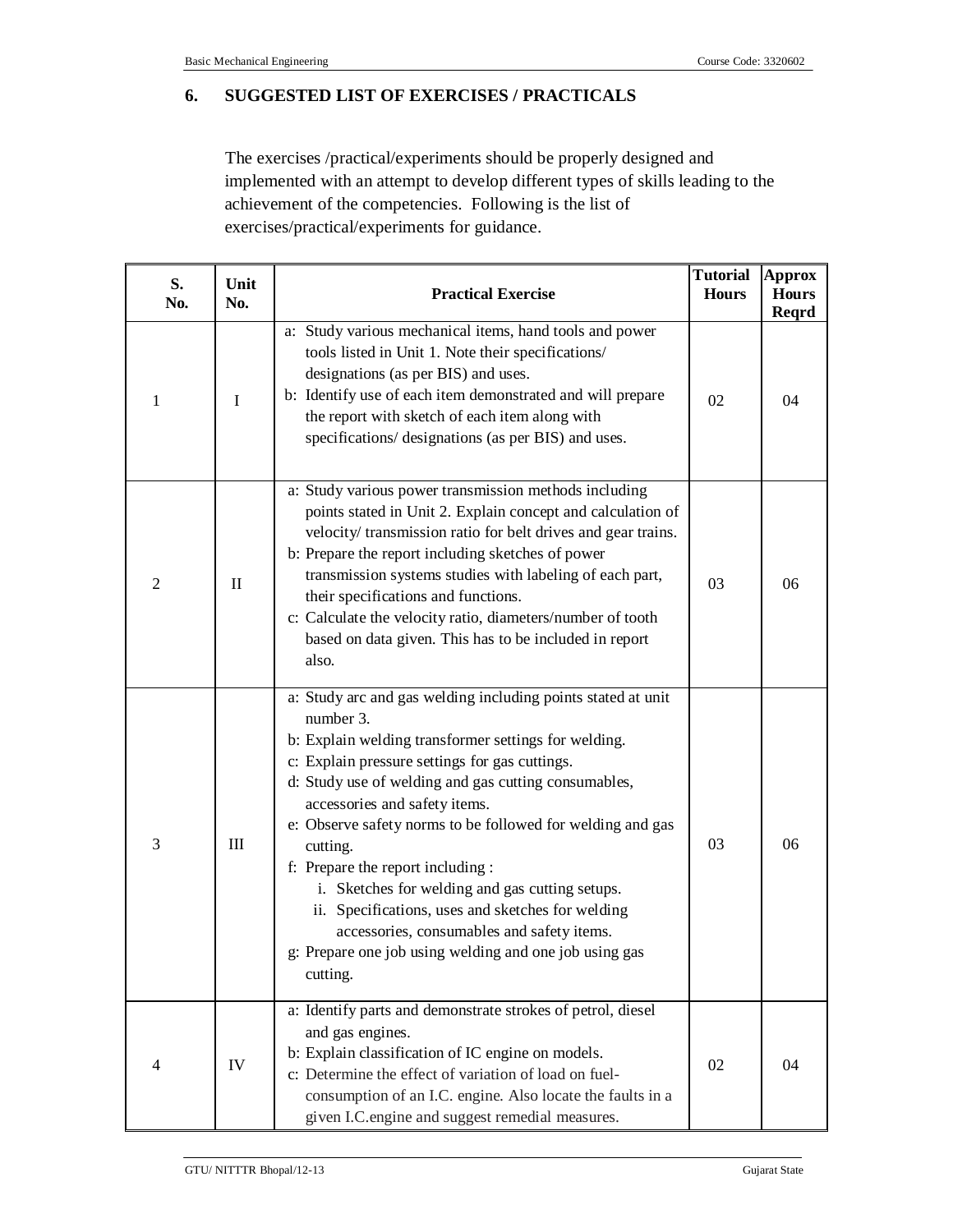| 6 | VI | material handling equipments / devices listed in Unit<br>number 6. Also explain / demonstrate working of main<br>parts of each equipment / device.<br>b: Prepare the report including :                                                                                                                                                                                                                                                             | 01 | 02 |
|---|----|-----------------------------------------------------------------------------------------------------------------------------------------------------------------------------------------------------------------------------------------------------------------------------------------------------------------------------------------------------------------------------------------------------------------------------------------------------|----|----|
| 5 | V  | remedies for centrifugal pump. Work out important<br>performance parameters.<br>e: Study working of Air compressor.<br>f: Prepare the report including :<br>a. Sketches for various parts of pumps, turbines, air<br>compressors and other hydraulic/pneumatic devices<br>and will explain the functions of each.<br>b. Explain working of various pumps, turbines, air<br>compressors and other hydraulic and pneumatic<br>devices.<br>c. Workouts | 03 | 06 |
|   |    | a: Explain concept of theory of fluid flow.<br>b: Study properties of fluids.<br>c: Classify, show various parts and explain their functions,<br>also demonstrate working of:<br>a. Various pumps.<br>b. Various turbines.<br>c. Various air compressors.<br>d.Other hydraulic/pneumatic/ hydro-pneumatic<br>equipments.<br>d: Perform test on centrifugal pump. Also find fault and                                                                |    |    |
|   |    | b. Explanation of working of petrol, diesel and gas<br>engines.<br>c. Workout various parameters like break power,<br>indicated power, fuel consumption, etc                                                                                                                                                                                                                                                                                        |    |    |
|   |    | d: Prepare the report including :<br>a. Sketches for various parts of petrol, diesel and gas<br>engines and will explain the functions of each.                                                                                                                                                                                                                                                                                                     |    |    |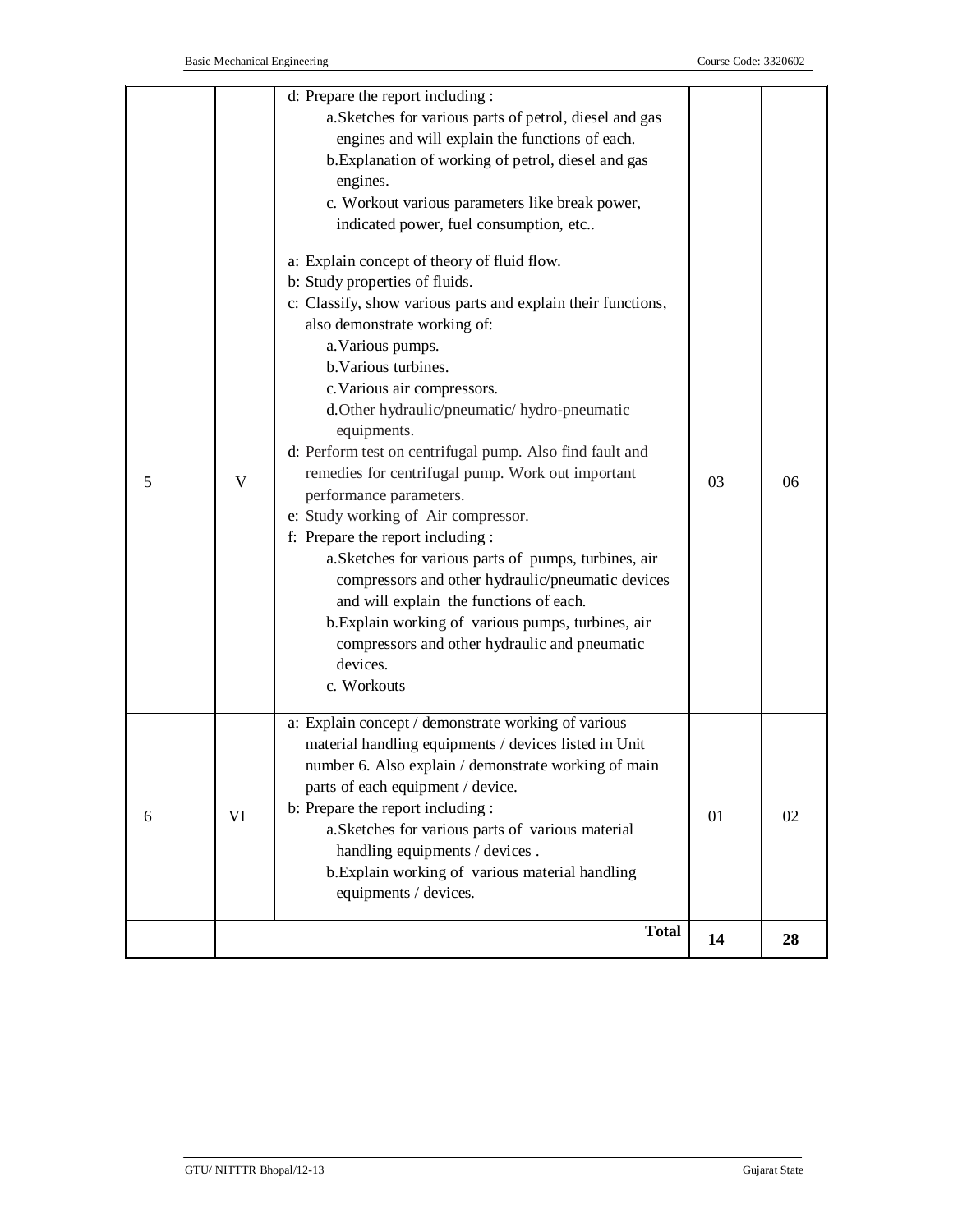#### **NOTES:**

- 1. It is compulsory to prepare log book of exercises. It is also required to get each exercise recorded in logbook, checked and duly dated signed by laboratory assistant/instructor and teacher.
- 2. Student activities are compulsory and are also required to be performed and noted in logbook.
- 3. Term work report includes log book and term work reports. Term work report must not include any photocopy/ies, printed manual/pages, lithos, etc. It must be hand written / hand drawn by student only.
- 4. For 20 marks practical ESE, students are to be assessed for competencies achieved. Students may be asked to:
	- i. Presentation on given topic.
	- ii. Identify and specify given items.
	- iii. Answer short questions which are leading to test competencies developed.
	- iv. Explain working with neat sketch and state applications of various equipments/devices/instruments/etc. from the syllabus.
	- v. Start and operate given equipments/devices/instruments/etc. from the syllabus.

# **7. STUDENT ACTIVITIES:**

| S. No.         | Details of activity.                                                                                                                                                                                                       |  |  |  |  |
|----------------|----------------------------------------------------------------------------------------------------------------------------------------------------------------------------------------------------------------------------|--|--|--|--|
| 1              | Student will visit the civil site and carryout the following-<br>Prepare the list of mechanical engineering related equipments/machineries used at that<br>a)<br>site.<br>Observe and study concrete mixing process.<br>b) |  |  |  |  |
| $\overline{2}$ | Student will observe the working of crane and will prepare the specifications of it.                                                                                                                                       |  |  |  |  |
| 3              | Prepare the list of mechanical items surrounding to you.                                                                                                                                                                   |  |  |  |  |
| $\overline{4}$ | Collect catalogue of various pumps and compare them. Also find suitable pump for<br>specified head.                                                                                                                        |  |  |  |  |
| 5              | Collect catalogue of earth moving equipments and study their working.                                                                                                                                                      |  |  |  |  |

# **8. SUGGESTED LEARNING RESOURCES:**

#### **A. List of Books.**

| S.No.          | <b>Title of Books</b>                         | Author                      | <b>Publication</b>        |
|----------------|-----------------------------------------------|-----------------------------|---------------------------|
| 1              | Theory of Machines                            | R.S.Khurmi and<br>J.K.Gupta | S.Chand                   |
| 2              | Hydraulic machines                            | Jagdish lal                 | Metropolitan Book Company |
| 3              | Elements of Workshop<br>Technology (Vol. 1,2) | Hazara<br>chaudhary         | Asia Publishing House     |
| $\overline{4}$ | <b>Hydraulics</b>                             | R.C.Patel                   | Acharya Book Depot        |
| 5              | Pumps operation and<br>maintenance            | Tyler and Hicks             | Tata McGraw-Hill          |
| 6              | Material Handling equipments                  | M.Rundenko                  | Mir Publishers            |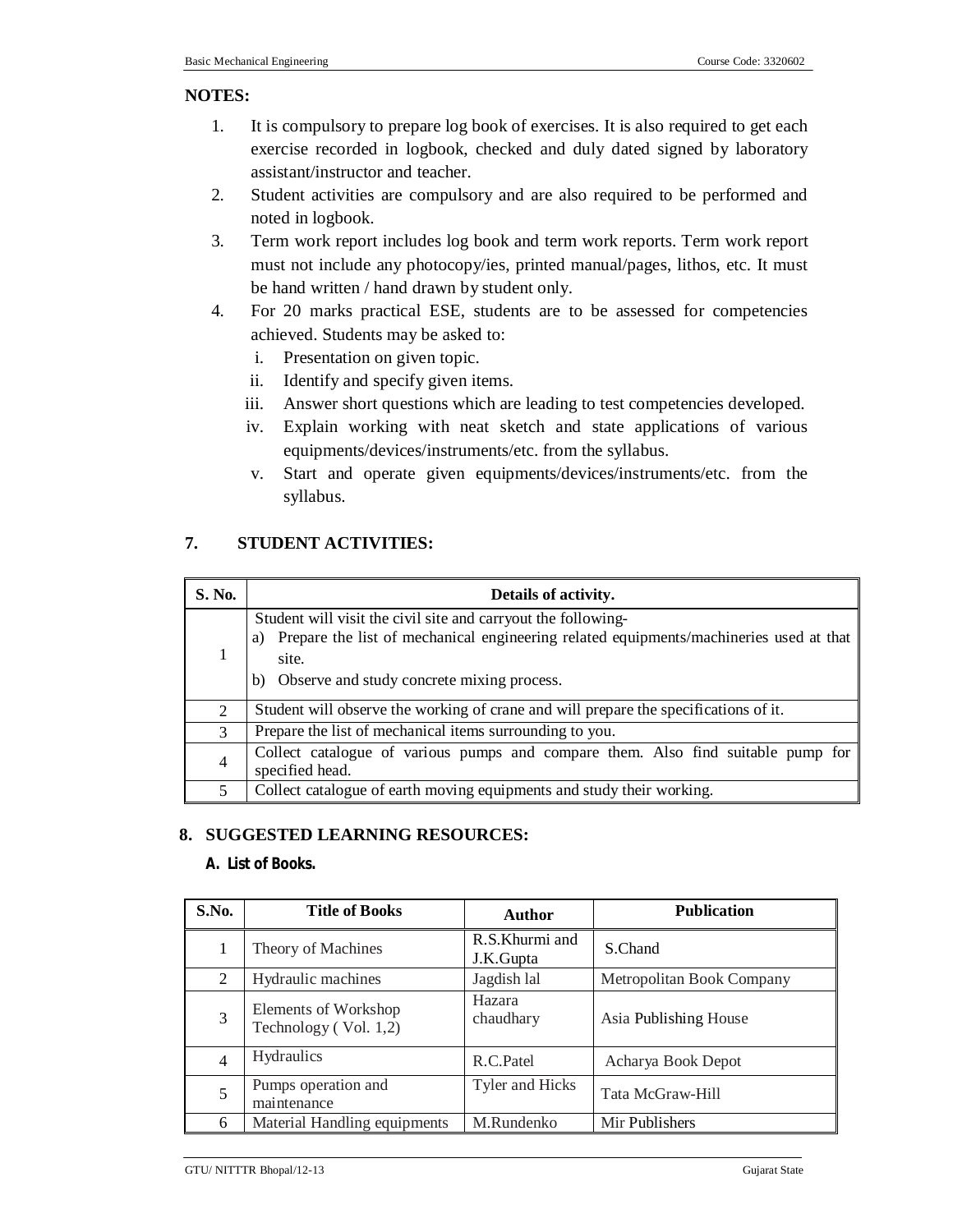## **B. List of Major Equipment/ Instrument.**

- Various mechanical items, spanners, hand tools and power tools.
- Various power transmission devices.
- Welding transformers, welding accessories and consumables.
- Gas welding set up with all accessories and consumables.
- Gas cutting process set up with all accessories and consumables.
- Petrol engine test rig.
- Diesel engine test rig.
- Air compressor test rig.
- Water turbine / working model of water turbines.
- Centrifugal pump test rig.
- Models / working models of various material handling devices.

## **C. List of Software/Learning Websites: ---**

- http://www.youtube.com/watch?v=1cFu2bkZ7Vw&feature=related (ic engine)
- http://www.youtube.com/watch?v=pCg1Ih\_oVSA (pump)
- http://www.youtube.com/watch?v=V3aPHmZ97yM&feature=related (pump)
- http://www.youtube.com/watch?v=FENCiA-EfaA&feature=related (impeller)
- http://www.youtube.com/watch?v=TBdUcGYo7XA (gas turbine)
- http://www.youtube.com/watch?v=HzQPNpP55xQ (turbines)
- http://www.youtube.com/watch?v=A3ormYVZMXE (hy.lift)
- http://www.youtube.com/watch?v=FP05rYRI9JU&feature=related (hy.pump)
- http://homepages.cae.wisc.edu
- http://www.youtube.com/watch?v=E6\_jw841vKE&feature=related (air compressor)
- http://www.youtube.com/watch?v=twM-GLUYQ-o&feature=related (belt drive)
- http://www.youtube.com/watch?feature=endscreen&v=gjUwJ1CJVq4& NR=1 (belt drive)
- http://www.youtube.com/watch?v=XunM7yUC06M&feature=related (gear drive)
- http://www.youtube.com/watch?v=ftdgB93QOD8&feature=related (gear box)